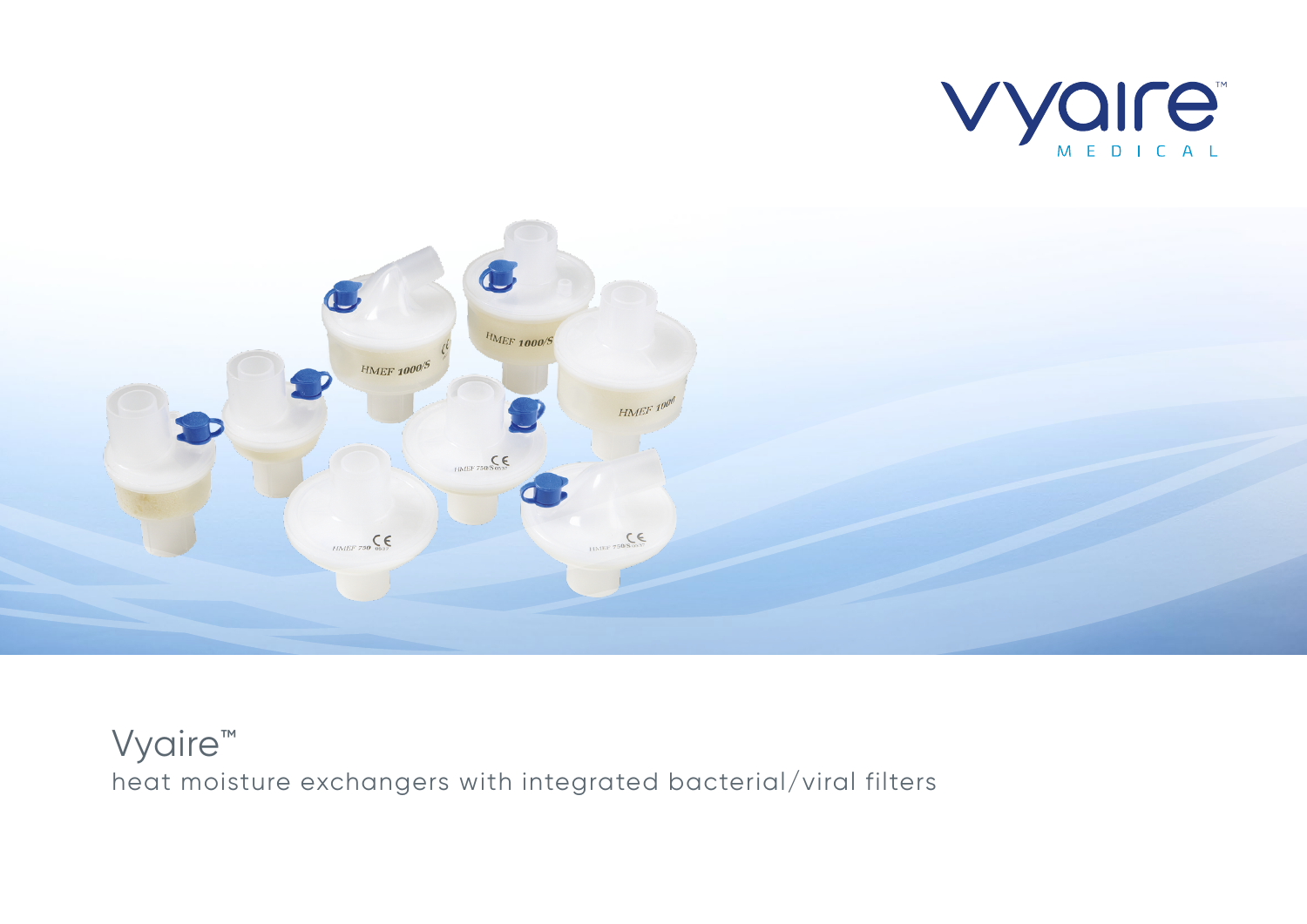# Vyaire HMEFs with integrated bacterial/ viral filters

Our heat moisture exchangers with filters (HMEFs) reduce the need for cleaning tubing and equipment and are convenient for healthcare personnel when compared to the use of active humidifiers. These highly efficient filters help protect the patient, healthcare personnel and the equipment from various microorganisms present in the breathing circuit.

Our HMEF products meet filtration requirements for adult and pediatric applications in the operating room, intensive care unit and other respiratory care environments.



### **Vyaire HMEFs feature:**

- Demonstrated performance to meet humidification needs
- Designed for low breathing resistance to help reduce the patient's work of breathing
- Lightweight, adding to patient comfort
- Transparent housing makes it easy to determine replacement
- Sampling port allows for convenient gas sampling proximal to the patient

Vyaire products offer you and your patients efficient and effective humidification and filtration.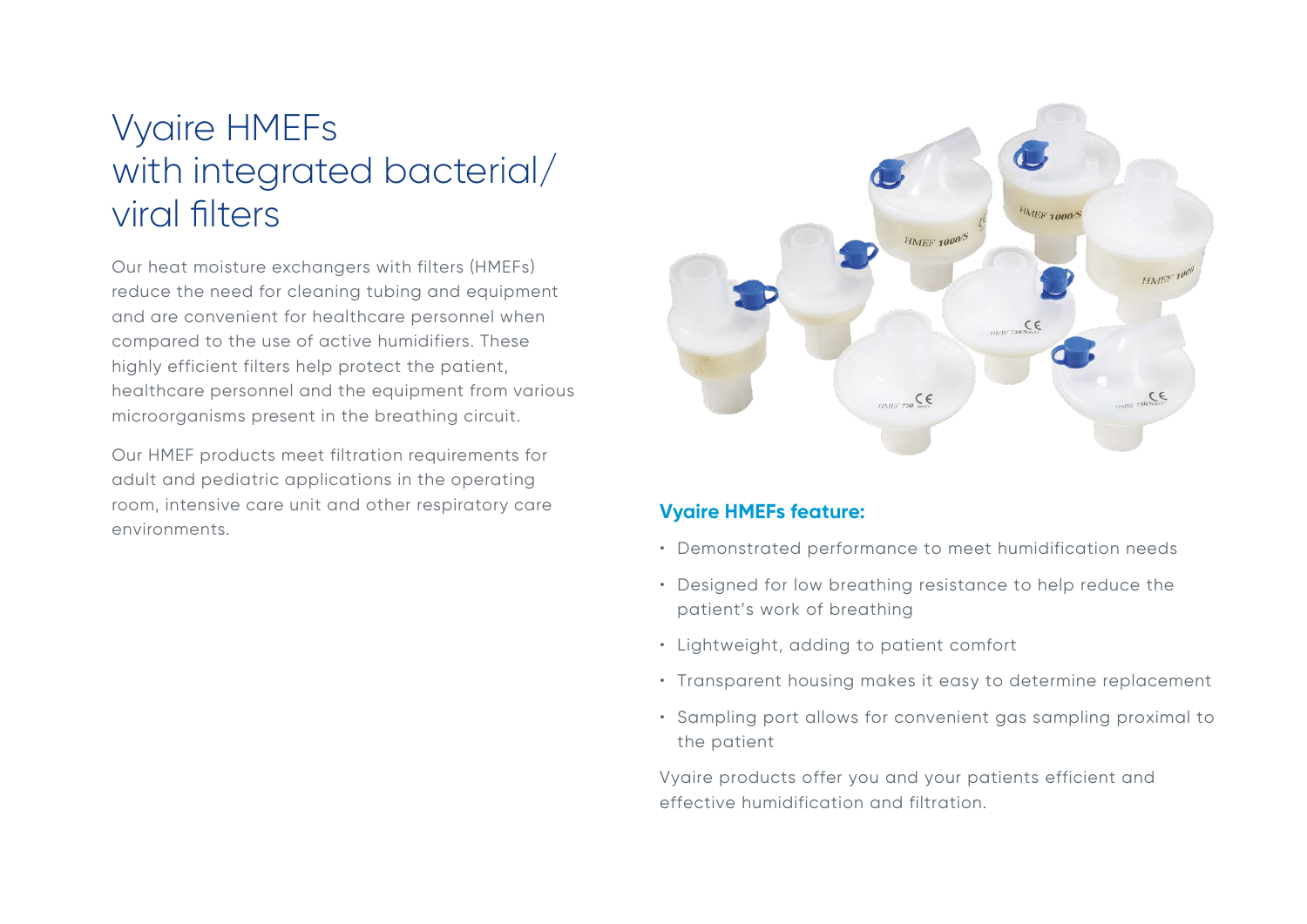| Part no.  | <b>Description</b>                     |
|-----------|----------------------------------------|
| M1038637  | HMEF 1000 without sampling port        |
| 557070100 | HMEF 1000/S (gas sampling port)        |
| M1010534  | Angled HMEF 1000/S (gas sampling port) |
| M1038639  | HMEF 750 without sampling port         |
| M1004132  | HMEF 750/S (gas sampling port)         |
| M1010538  | Angled HMEF 750/S (gas sampling port)  |
| 557070500 | <b>HMEF 500</b>                        |
| 8004231   | <b>HMFF Mini</b>                       |



Angled HMEFs are used without an additional elbow, thereby reducing weight and dead space as well as eliminating a possible disconnect point.

Our cap-and-strap feature attaches the sampling port cap to the HMEF, ensuring it does not get lost or misplaced.

## **Vyaire HMEFs Vyaire HMEF technical data**

|                                                                                                                 | <b>HMEF 1000</b><br><b>HMEF 1000/S</b><br>Angled HMEF 1000/S'           | <b>HMEF 750</b><br><b>HMEF 750/S</b><br>Angled HMEF 750/S   | <b>HMEF 500</b>                     | <b>HMEF Mini</b>                    |
|-----------------------------------------------------------------------------------------------------------------|-------------------------------------------------------------------------|-------------------------------------------------------------|-------------------------------------|-------------------------------------|
| Tidal volume range (mL)                                                                                         | $300 - 1,000$                                                           | $120 - 750$                                                 | $120 - 500$                         | $60 - 500$                          |
| Filtration efficiency<br>Bacterial (%)<br>Viral (%)                                                             | 99.9999<br>99.99                                                        | 99.9999<br>99.998                                           | 99.999<br>99.98                     | 99.999<br>99.98                     |
| Moisture output (mgH <sub>2</sub> O/L) <sup>t</sup><br>VT 250 mL<br><b>VT 500 mL</b><br>VT 750 mL<br>VT 1000 mL | N/A<br>33<br>32<br>30                                                   | 32<br>30<br>27<br>N/A                                       | 31<br>30<br>N/A<br>N/A              | 31<br>27<br>N/A<br>N/A              |
| Moisture loss (mgH <sub>2</sub> O/L) <sup>t</sup><br>VT 250 mL<br>VT 500 mL<br>VT 750 mL<br>VT 1,000 mL         | N/A<br>4.5<br>5.5<br>7.5                                                | 5.5<br>7.5<br>10.5<br>N/A                                   | 6.5<br>7.5<br>N/A<br>N/A            | 6.5<br>10.5<br>N/A<br>N/A           |
| Pressure drop (kPa)(cmH <sub>2</sub> O) <sup>t</sup><br>30 L/min<br>60 L/min<br>Dead space (mL)                 | 0.10(1.0)<br>0.23(2.3)<br>77                                            | 0.09(0.9)<br>0.22(2.2)<br>34                                | 0.15(1.5)<br>0.33(3.3)<br>30        | 0.14(1.4)<br>0.32(3.2)<br>21        |
| Weight (g)                                                                                                      | 24                                                                      | 17                                                          | 15                                  | 14                                  |
| Connectors<br>Patient side (mm)<br>Machine side (mm)<br>Sampling port                                           | 15 M/22 M<br>15 M/22 F<br>1000: no<br>1000/S: yes<br>Angled 1000/S: yes | 15 M/22 M<br>15 M/22 F<br>750: no<br>750/S: yes<br>750: yes | 15 F/22 M<br>15 M/22 F<br>Luer lock | 15 F/22 M<br>15 M/22 F<br>Luer lock |

#### Notes

\* Connectors: Patient side (mm): 15 M.

These products conform with the relevant provisions of Council Directive 93/42/EEC, concerning medical devices, Annex I essential Requirements.

† Measured by Nelson Laboratories Inc., USA. Records on file. Measured according to standard ISO 9360:2000.